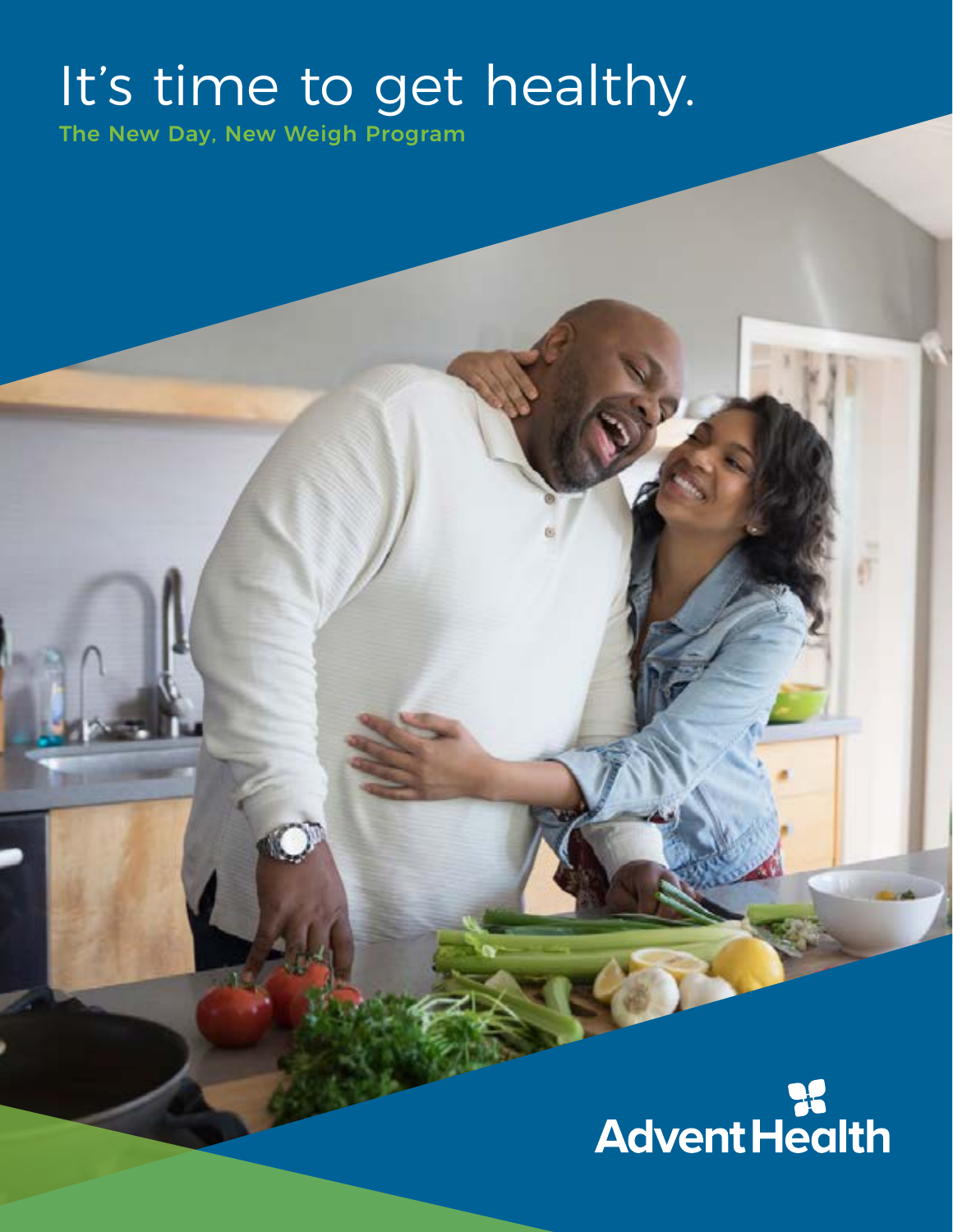## You can do this.

And you don't have to do it alone. Our New Day, New Weigh medically-assisted weight loss program makes it easy and fun to optimize your health through nutrition, safe exercise, and behavior modification to fit your lifestyle.

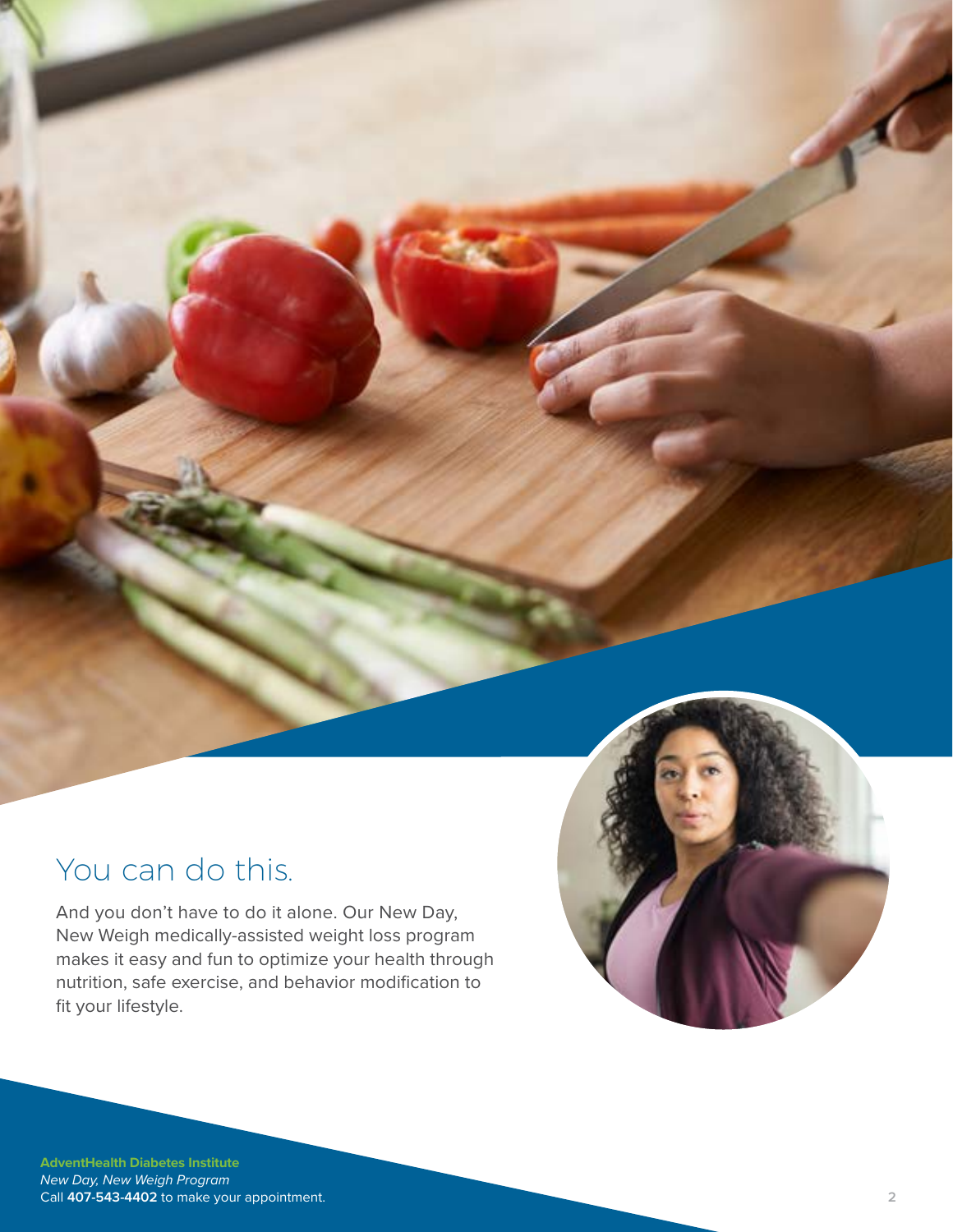## A unique program for a unique you.

The AdventHealth Diabetes Institute Orlando has developed the six-month New Day, New Weigh program that is designed to help people who have tried various diets and exercise programs but have been unable to keep the weight off. Using a unique, personalized, multidisciplinary approach, this program aims to identify and treat the underlying problems and help you lose weight once and for all.

## Is New Day, New Weigh for me?

New Day, New Weigh is an excellent option for patients who may struggle with:

- Losing abdominal fat
- Craving sweets or carbohydrates daily
- Feeling sleepy after eating, or shaky after going without food for several hours
- A family history of diabetes or escalating levels of obesity in parents, siblings or children

**3**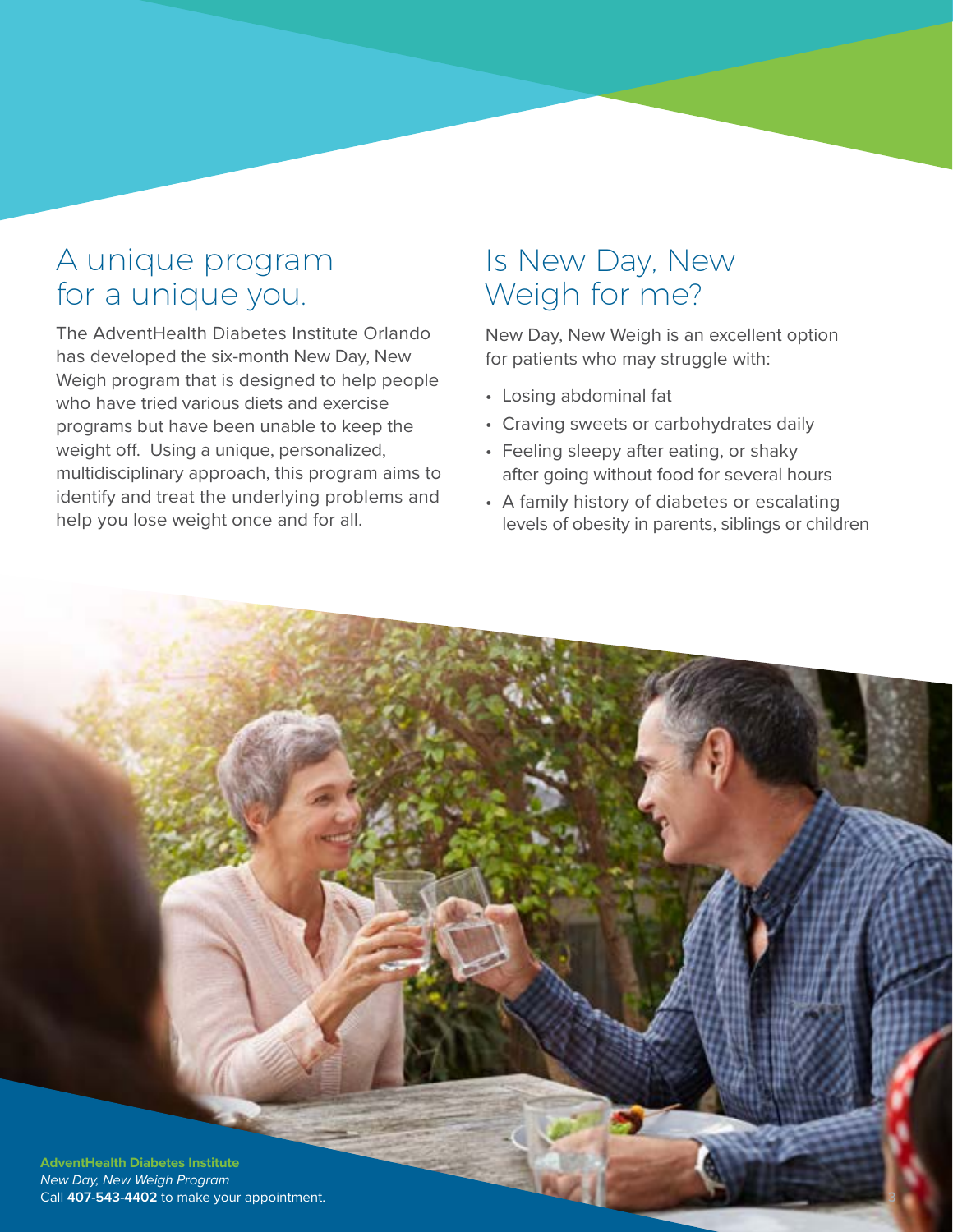## Here's what you can expect.

Our dedicated specialists will help educate you on your medical treatment, optimize your nutrition and start a safe exercise program that's right for you. With individual counseling and access to a team of experts, you'll have a supportive team to help you succeed.

#### PRIVATE CONSULTATIONS

- Endocrinology provider visits with our obesity specialist team, covered by many health insurance companies
- Comprehensive hormonal evaluation

#### NUTRITIONAL SUPPORT

Comprehensive one-on-one nutrition assessment and counseling includes:

- Review of Nutrition Assessment Form, medical history, labs, food diary, likes/dislikes, and any factors that may influence your nutrition such as sleep, stress, time, finances, family responsibilities, etc.
- Personalized method of meal planning that suits your lifestyle to best maximize your weight loss
- Discussion of short-term and long-term goals, followed by practical and tailored strategies

#### BEHAVIORAL ASSESSMENT

One-on-one behavioral health counseling includes:

- Review of current behavior patterns relating to eating, exercise, and other health habits with a behavioral assessment
- Discussion of potential weight loss barriers and personalize actionable ways to be successful
- Recommendations for a tailored plan of care as it pertains to behavioral health

#### **FITNESS**

One-on-one exercise specialist visit includes:

- Fitness assessment and individualized exercise prescription provided by an exercise specialist
- Recommendations for personal ways to incorporate exercise to be successful with weight loss

#### ONGOING SUPPORT

- Monthly body composition measurement
- Monthly lifestyle education classes led by a member of your care team discussing whole-person health with a focus on weight management and glucose control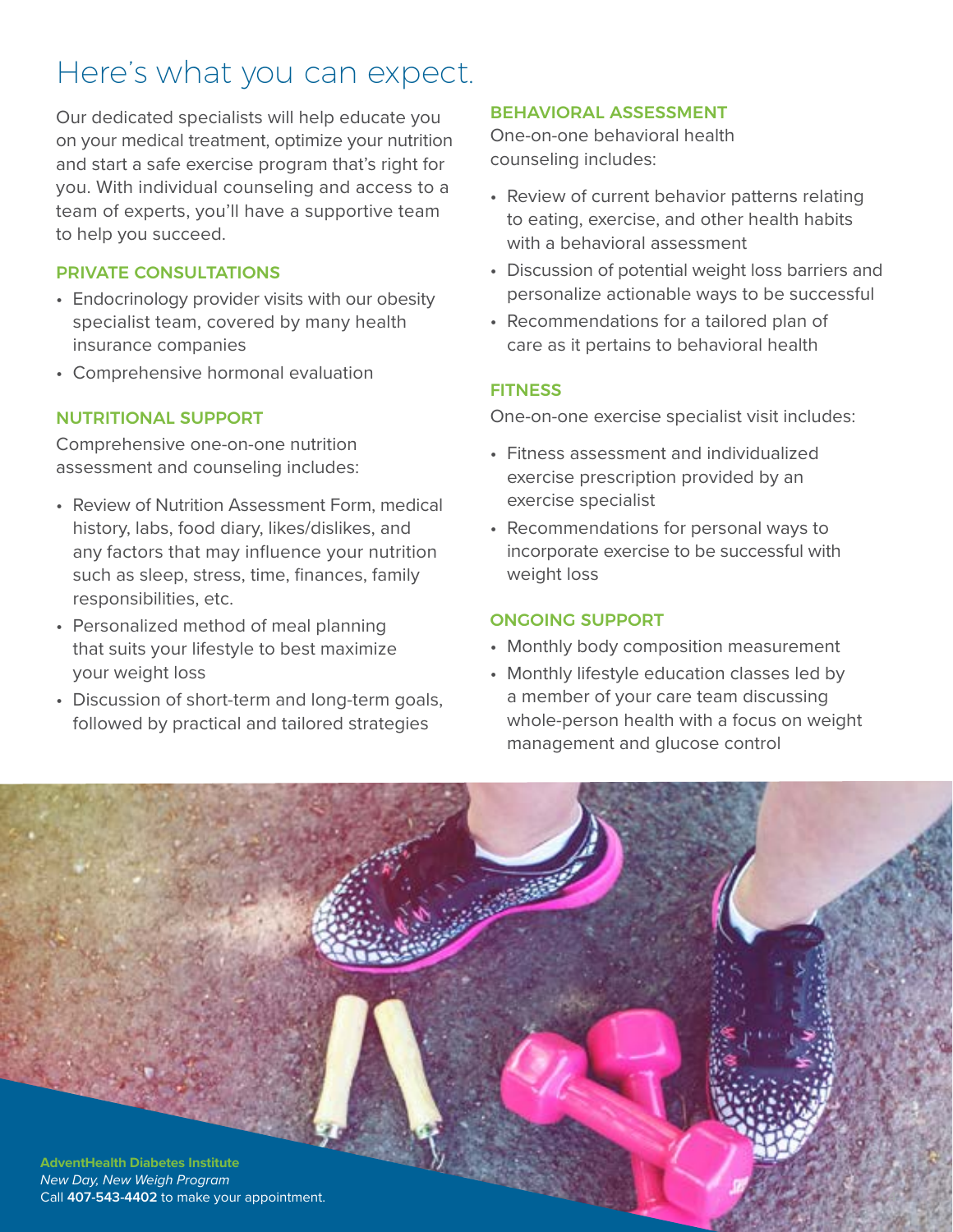

## Resources for prediabetes.

The New Day, New Weigh program can help patients with prediabetes, which is also referred to as insulin resistance. Prediabetes is a condition in which the body becomes less able to utilize the insulin produced by the pancreas. This resistance, which develops in one out of every three American adults, results in a higher requirement of circulating insulin in order to maintain normal levels of glucose. The inability to lose weight can be attributed to insulin resistance.